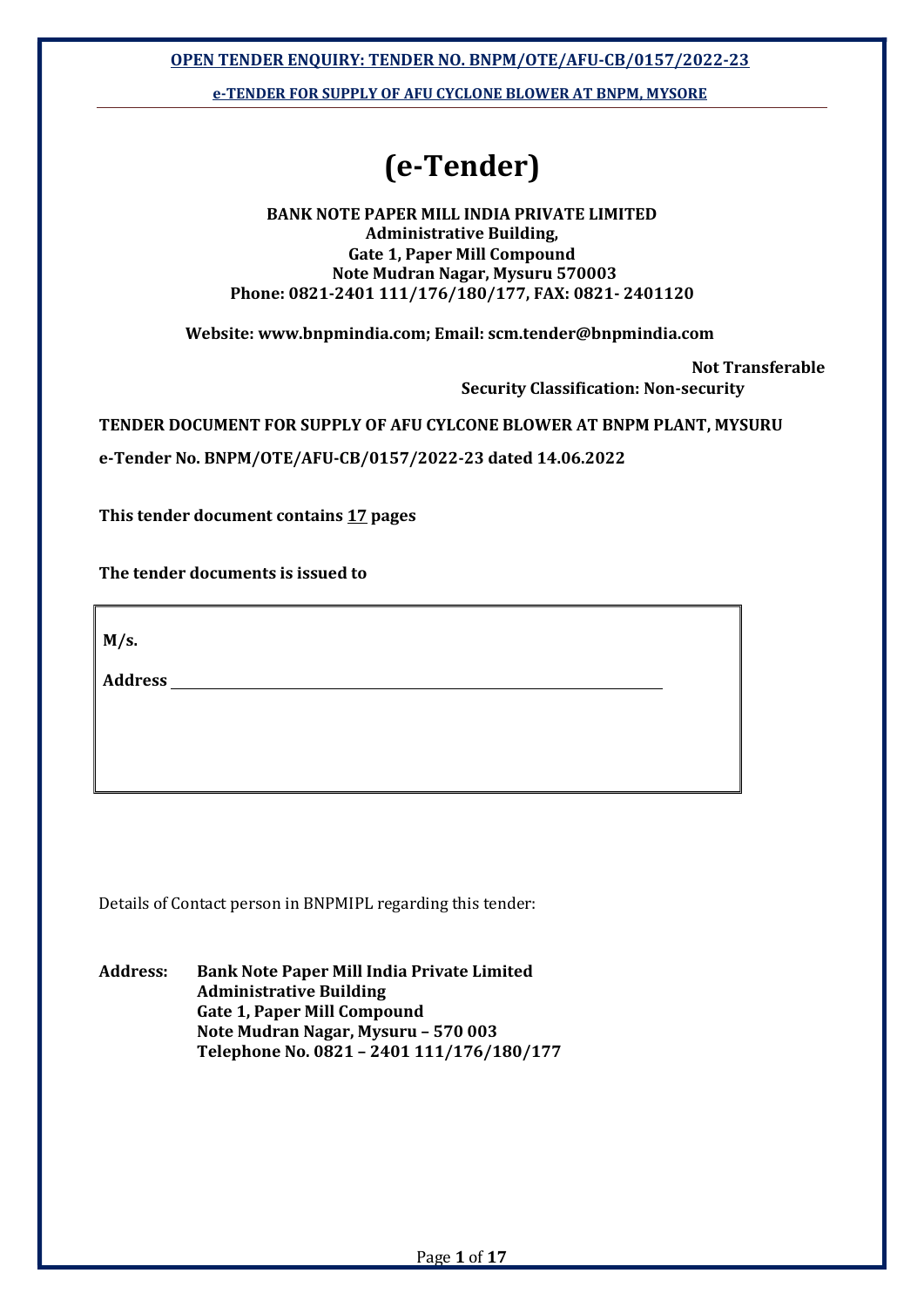#### OPEN TENDER ENQUIRY: TENDER NO. BNPM/OTE/AFU-CB/0157/2022-23

#### e-TENDER FOR SUPPLY OF AFU CYCLONE BLOWER AT BNPM, MYSORE

# List of Contents

| <b>Section I</b>   | Notice Inviting Tender              | Enclosed |
|--------------------|-------------------------------------|----------|
| <b>Section II</b>  | <b>Terms and Conditions</b>         | Enclosed |
| <b>Section III</b> | <b>Technical Specifications</b>     | Enclosed |
| <b>Section IV</b>  | <b>Quality Control Requirements</b> | Enclosed |
| <b>Section V</b>   | <b>Declarations</b>                 |          |
|                    | Annexure - A                        | Enclosed |
|                    | Annexure-B                          | Enclosed |
|                    | Annexure - C                        | Enclosed |
| <b>Section VI</b>  | Price Bid format                    | Enclosed |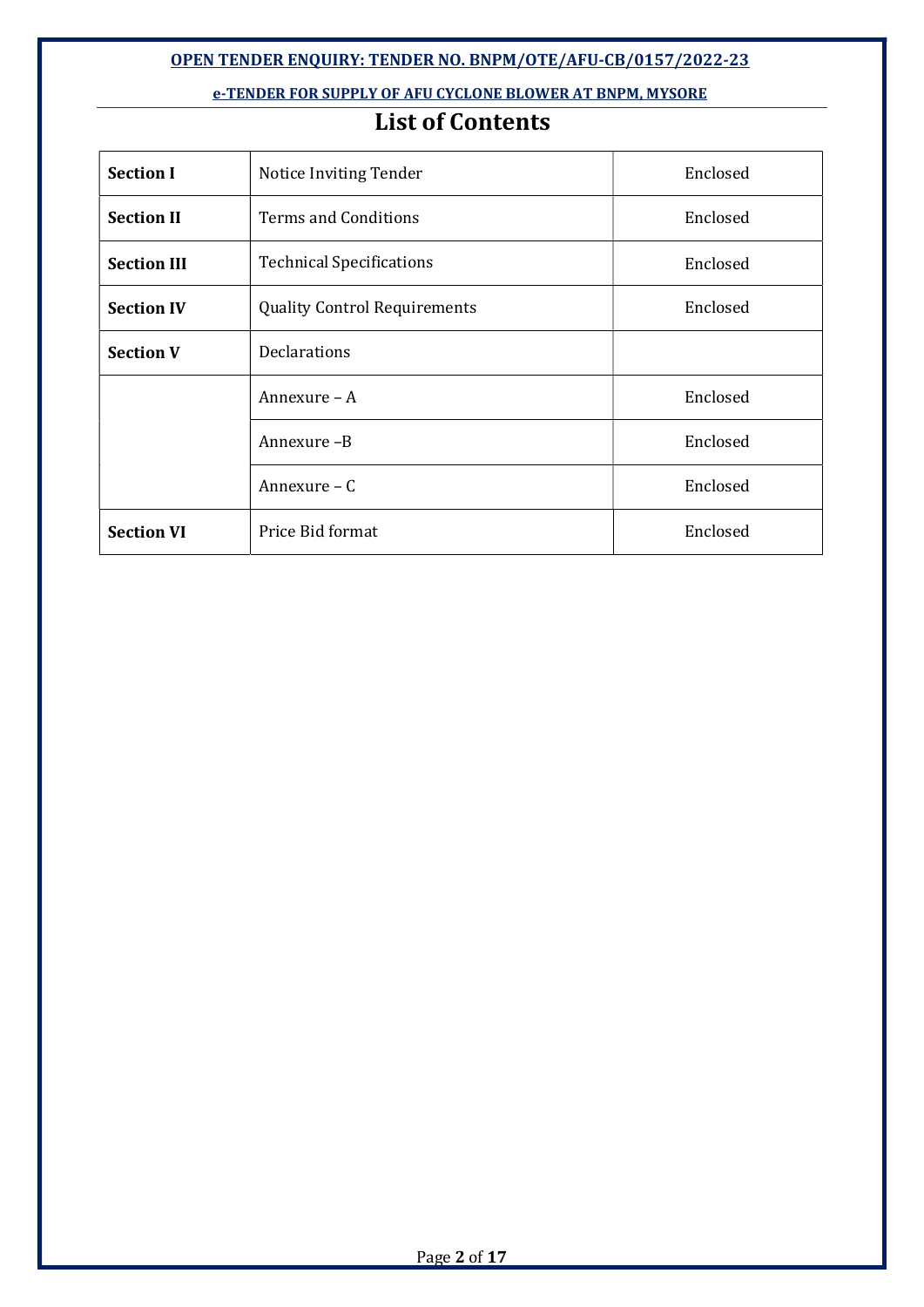# SECTION I : NOTICE INVITING TENDER

| <b>Sched</b><br>ule<br>No. | <b>Brief Description of Goods / Services</b>                                                                                                                                                 | <b>UOM</b> | Requi<br>red<br>Quan<br>tity | $EMD**$     | <b>Remarks</b>                                                     |
|----------------------------|----------------------------------------------------------------------------------------------------------------------------------------------------------------------------------------------|------------|------------------------------|-------------|--------------------------------------------------------------------|
| 1                          | AFU Cyclone blower as per DRG 081 BNPM PP 081<br>2022 -23 & DRG NO 068 BNPM PP 068 2021-22                                                                                                   | No         | 01                           | $Rs.4000/-$ | <b>Refer Section</b><br>$-$ III for<br>Technical<br>specifications |
|                            | ** For MSE Bidders: Submission of EMD is exempted for Micro and small enterprises (MSEs) as<br>ner the Public Procurement Policy for MSEs Order 2012 MSEs should be registered and also will |            |                              |             |                                                                    |

 $F_{\rm t}$  tenders are invited from eligible and qualified tenderers  $F_{\rm t}$ 

per the Public Procurement Policy for MSEs Order, 2012. MSEs should be registercontinue to remain registered during the tender validity period with District Industries Centre (DIC) or Khadi and Village Industries Commission (KVIC) or Khadi and Industries Board (KVIB) or Coir Board or National Small Industries Commission (NSIC) or Directorate of Handicrafts and Handlooms or UDYAM Registered or Any other body specified by Ministry of MSME. Document: Valid NSIC / KVIC / KVIB / DIC / UDYAM Registration certificate and Bid Security Declaration as per Annexure C is to be submitted by MSE bidders for EMD exemption. For Non MSE bidders: Declaration for being non MSE and confirmation for submission of EMD may be submitted.

| Type of Tender (Two Bid / PQB / EOI / RC /<br>Development / Indigenization / Disposal of<br>Scrap / Security item etc. | <b>Two Bid System</b><br>(Part-I Techno-commercial bid & Part-II Financial<br>/Price Bid) |  |  |  |  |  |  |
|------------------------------------------------------------------------------------------------------------------------|-------------------------------------------------------------------------------------------|--|--|--|--|--|--|
| <b>Tender Processing Fee</b>                                                                                           | Rs. $250/- +$ taxes (to be paid online)                                                   |  |  |  |  |  |  |
| Bid submission mode                                                                                                    | Online<br>e-tendering<br>Through<br>portal<br>www.tenderwizard.com/BNP.                   |  |  |  |  |  |  |
| Closing date and time for receipt of tenders                                                                           | 05.07.2022, 1400 Hrs.                                                                     |  |  |  |  |  |  |

- 1. Interested bidders may obtain further information about this requirement from the above office selling the documents. They may also visit our website www.tenderwizard.com/BNP mentioned above for further details.
- 2. Aspiring Bidders/Contractors who have not registered in e-tendering should register through the website E – Tendering (www.tenderwizard.com/BNP) for participating in the Online Tenders. The registration charges will be Rs. 500/- plus applicable taxes (per year) which needs to be paid through electronic mode only.
- 3. For details, registration and e-payment, please visit e-tendering website www.tenderwizard.com/BNP or contact KEONICS help desk @ 080-40482000.
- 4. The NIT Form with standard tender documents will be accessible in the e-Tendering website (viz www.tenderwizard.com/BNP).
- 5. Class III Digital Signature Certificate (DSC) is mandatory to participate in e-Tenders. Participating bidders/Contractors have to make sure that they have the valid DSC. If not, they can procure from any of the firm as approved by CCA.
- 6. The tenderer shall satisfy BNPMIPL that they are competent and authorized to submit tender and/or to enter into a legally binding contract with the BNPMIPL. To this effect, any person giving a tender shall render documentary evidence that his signature on the tender submitted by him is legally binding upon himself, his firm or company as the case may be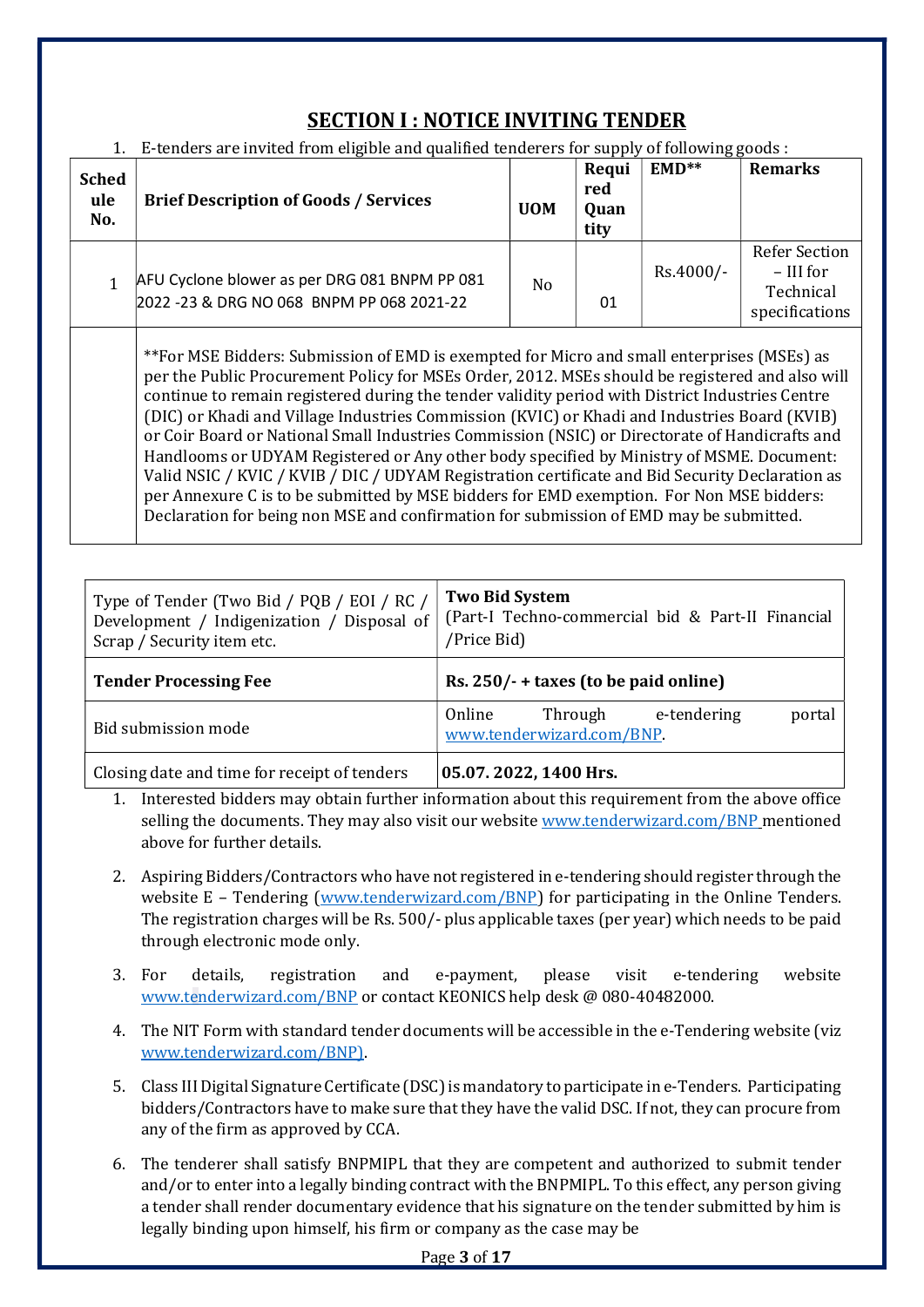- 7. For those tenderers whose technical bids do not satisfy the eligibility criteria, their financial Bids will not be opened.
- 8. In the event of any of the above mentioned dates being declared as a holiday/ closed day for the purchase organization, the tenders will be sold / received / opened on the next working day at the appointed time.
- 9. BNPM reserves the right to cancel the tender at any stage without assigning the reasons thereof.
- 10. The tender documents are not transferable.

Yours faithfully,

For and on behalf of BNPMIPL

Assistant General Manager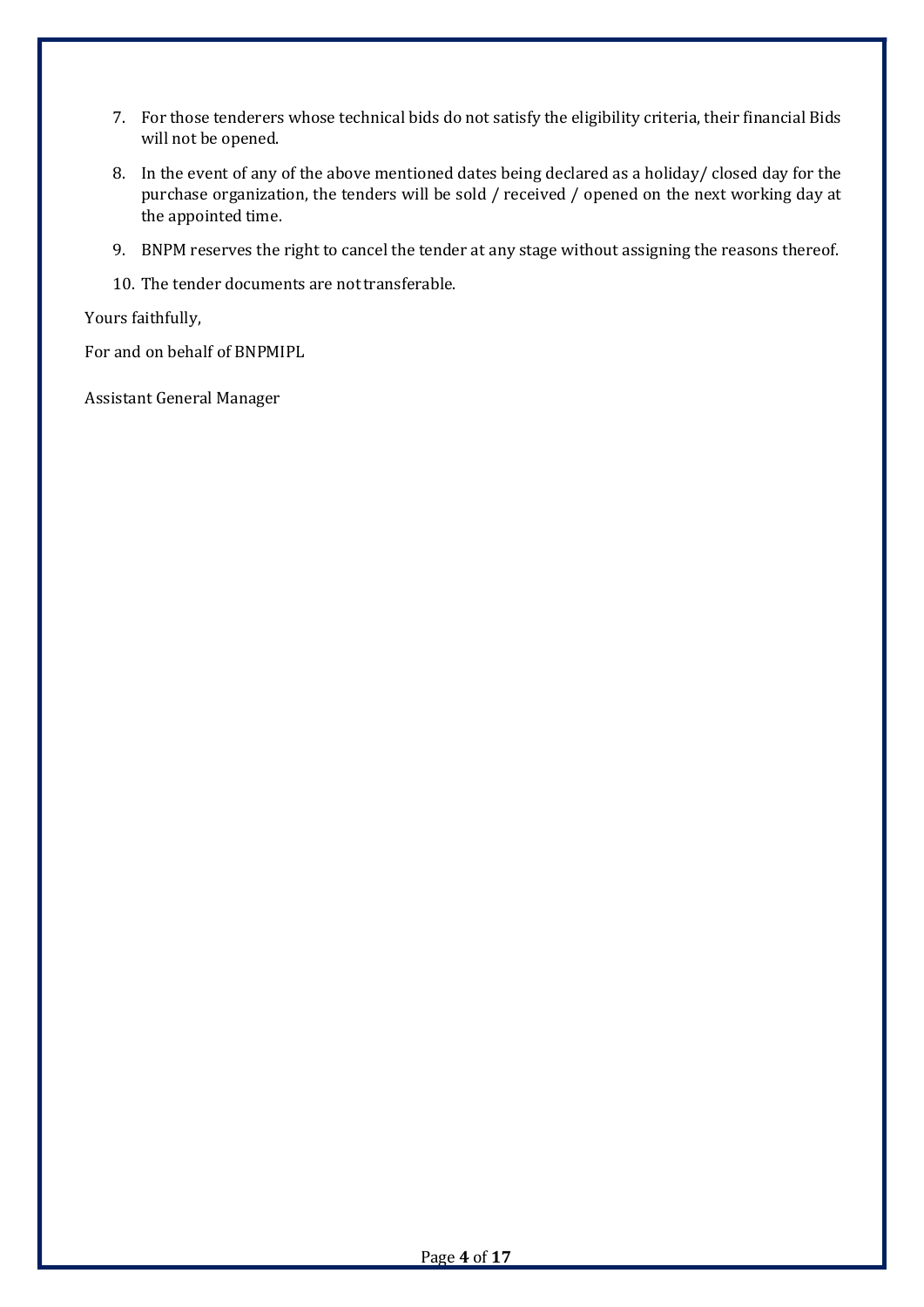# SECTION II : TERMS AND CONDITIONS OF THE TENDER

- 1. Tenders are to be uploaded on e-tendering portal www.tenderwizard.com/BNP only in Two part bid system.
- 2. Part-I –Techno-commercial Bid: Scanned copy of Technical offer (catalogue/brochure etc.), GST, PAN, Bank details etc., along with all sections & annexures of this tender.

### ii) Part II – Price Bid:

Price shall be furnished through e-portal only. Price offer submitted in any other format will be liable for rejection.

- 3. Delivery Schedule: Successful bidder shall complete supplies within 8 weeks from the date issue of purchase order.
- 4. Warranty: The supplier warrants that the goods supplied under the contract is new, unused and shall have no defect arising from design, materials (except when the design adopted and / or the material used are as per BNPM's specifications) or workmanship or from any act or omission of the supplier, that may develop under normal use of the supplied goods under the conditions prevailing in India. This warranty shall remain valid for Twelve (12) months after the goods or any portion thereof as per the tender , have been delivered to the final destination and accepted by BNPM. In case of any claim arising out of this warranty, BNPM shall promptly notify the same in writing to the supplier and within a reasonable span of time supplier shall repair or replace the defective goods or parts thereof, free of cost, at the ultimate destination. In case of warranty validity less than 12 months, the same may be specified in appropriate place given in this document.
- 5. Security Deposit / Performance Security: 3% of the contract value shall be withheld from the Invoice submitted for payment as Security deposit / Performance security for a period of 12 months. This may be released if PBG is submitted by the successful bidder for the same amount and valid up to sixty days after the date of completion of all contractual obligations by the supplier, including the warranty obligations (if any).
- 6. Parties who have been black listed /debarred by BNPMIPL/BRBNMPL/SPMCIL or any PSU or any Government Departments are not eligible for submission of this tender.
- 7. Bidder may visit BNPMIPL, before submitting the offer after taking due permission for visiting to understand the requirements.
- 8. No counter conditions shall be accepted.
- 9. Bidders are advised to write the page number on each page of the Technical Bid documents submitted.
- 10. The BNPMIPL reserves the right to accept the offer by individual items and reject any or all tenders without assigning any reason thereof and does not bind itself to accept lowest quotations.
- 11. Manufacturer's name and country of origin of materials offered must be clearly specified.

#### Page 5 of 17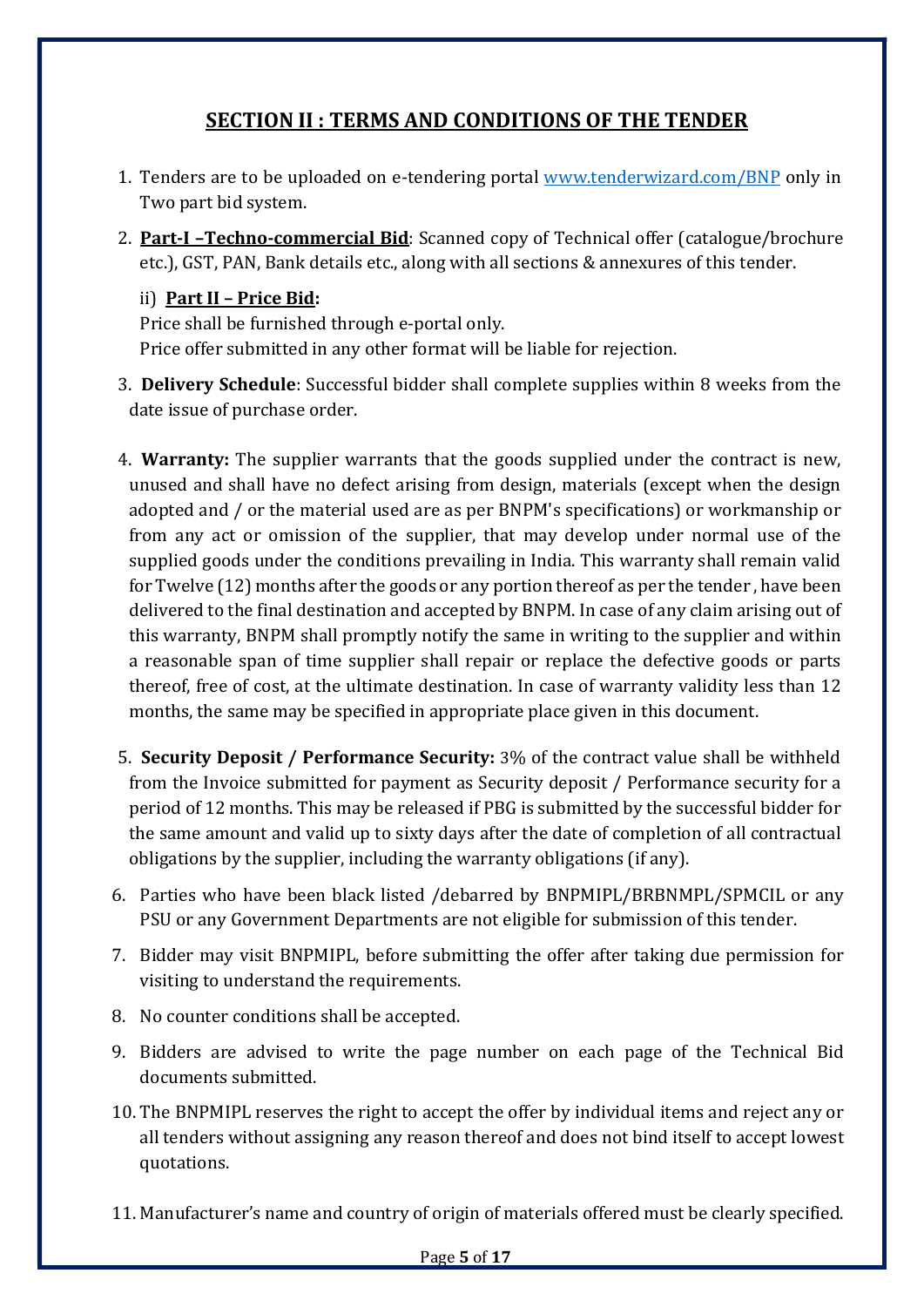Please quote whether your organisation is large scale industry or small scale industry. If you have NSIC/MSE/MSI/DGS&D Certificate, please attach it to the quotation. Mention your registration details.

- 12. Complete details and ISI specification if any must accompany the quotation. Make/brand of the item shall be stated wherever applicable. If you have got any counter offer as suitable to the material required by us, the same may be shown separately.
- 13. All supplies are subject to inspection and approval before acceptance. Manufacturer/ supplier warranty certificates and manufacturer/Government approved lab test certificate shall be furnished along with the supply, wherever applicable.
- 14. The BNPMIPL reserves the right to modify the quantity specified in this enquiry.
- 15. The prices quoted should be firm till the supplies are completed. Please quote the rates in words and figures. Rates quoted should be door deliver basis at destination including all charges otherwise the quotation is likely to be rejected. Prices quoted for free delivery at destination (i.e., Mysore) will be given preference. If there is no indication regarding the FOR, in the quotation, then it will be considered as FOR destinations. Price quoted should be net and valid for a minimum period of three months from the date of opening of the quotation.
- 16.(i) The technical bids shall be opened in the first instance and these bids shall be scrutinised and evaluated by the competent committee/ authority with reference to the parameters prescribed in the tender document. Subsequently, in the second stage the financial bids of only technically acceptable offers as decided in first stage shall be opened for further scrutiny and evaluation. Intimation regarding opening of financial bids shall be given to acceptable tenderers to enable them to attend the financial bid opening, if they so desire.

ii) The method of evaluation of bidder for awarding the Contract shall be on consolidated grand total offered by the bidder and will be decided taking into consideration of the total offered price for delivery up to BNPM, Mysore.

(iii) All responsive tenderers shall be evaluated as per the terms & conditions of the tender. The basis for arriving at the lowest responsive bidder shall be as per the price quoted for landed cost at Mysore including GST, packing & forwarding charges, freight, insurance and any other charges etc. and input credit shall be deducted to arrive at the effective price. Effective price shall be considered for arriving the lowest responsive bidder.

(v) Bidder has to quote GST rate as per the HSN code provided in Section XI: Price Schedule. In case of any mismatch in HSN code with respect to offered product, same shall be decided in consultation with winning bidder

- 17. In case the items in the enquiry are covered by any rate contract or running contract finalised by the DGS&D or any other state or central Government, is should be specified in your quotation and accepted contract rates should also be mentioned. It should be confirmed whether you could supply at the RC rates outside rate contract.
- 18. Payment of GST is primarily the responsibility of the seller and will not be paid unless the percentage value is clearly mentioned in the quotations. If no indication regarding GST is

Page 6 of 17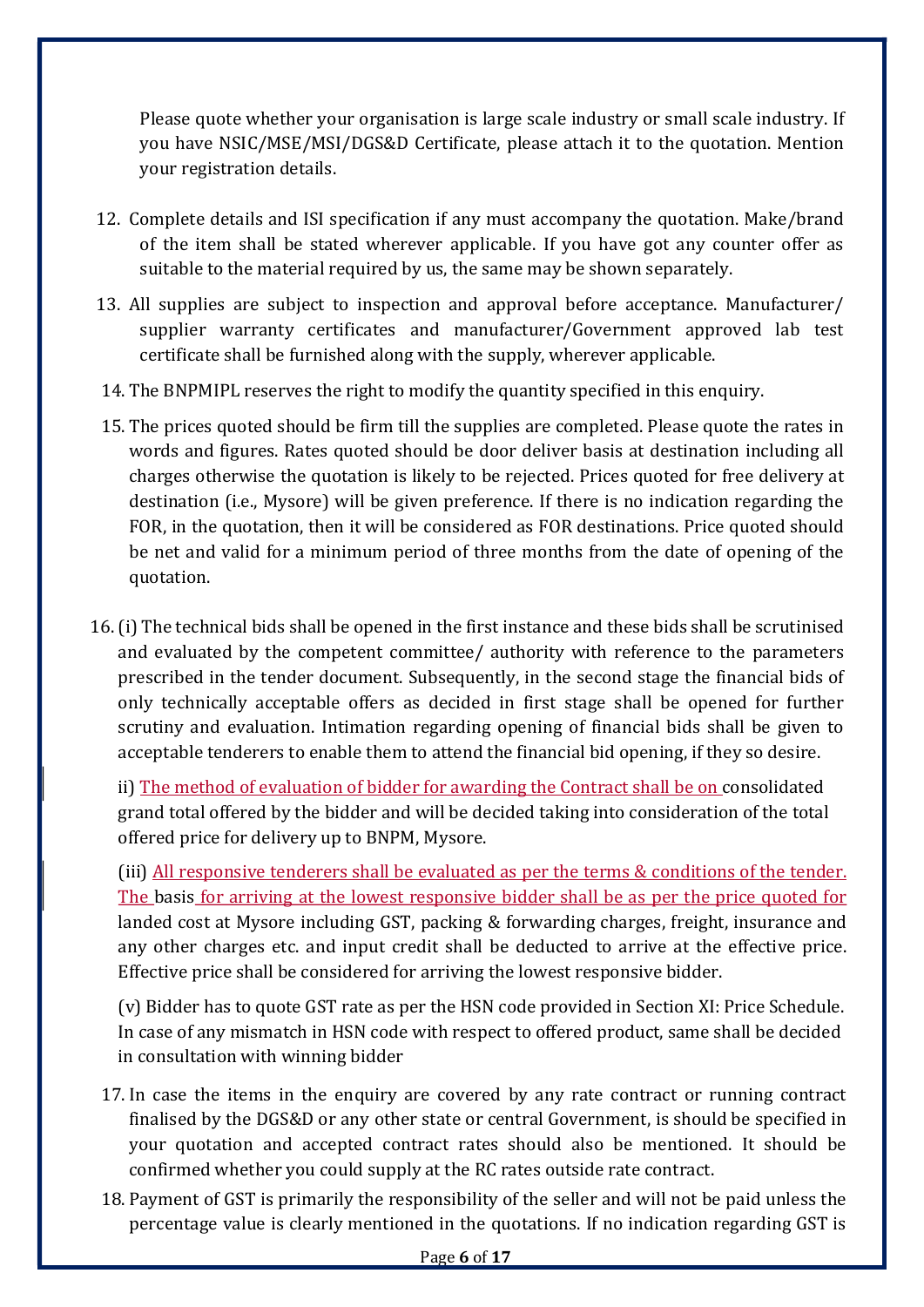recorded in the quotation, the GST will be considered as included.

- 19. Delivery period required for supplying the material should be invariably specified in the quotation.
- 20. In case your quotation is accepted and order is placed on you, the supply against the order should be made within the period stipulated in the order. BNPMIPL reserves the right to recover any loss sustained due to delayed delivery by way of penalty. Failure to supply the material within the stipulated period shall entitle BNPM to impose liquidated damages without assigning any reasons @ 0.5% (Half Percent) of the total value of the item covered in order as LD per week or part thereof subject to a maximum of 10% (Ten Percent) which you unconditionally and expressly agree to unless extension is obtained in writing from the office on valid ground before expiry of delivery period.
- 21. If the deliveries are not maintained and due to that account BNPM is forced to buy the material at your risk and cost from elsewhere after due notice to you, the loss or damage that may be sustained there by will be recovered from the defaulting supplier.
- 22. Payment terms: 100% (Hundred Percent) within 30 (Thirty) days on receipt and acceptance of material at our site in good condition.
- 23. Settlement of Disputes through Arbitration: All disputes and differences of any kind whatsoever arising out of or in connection with the contract, whether during the progress of the work or after their completion except accepted matters shall be settled through arbitration process as per the Arbitration & Conciliation Act, 1996. The venue of arbitration shall be Mysore, Karnataka
- 24. Legal Jurisdiction: The Courts of Mysore (Karnataka State) shall alone have jurisdiction to decide on any legal matter of dispute whatsoever arising out or in respect of the contract.
- 25. Force Majeure: In the event of any unforeseen event directly interfering with the supply of stores arising during the currency of the contract, such as war, hostilities, acts of the public enemy, civil commotion, sabotage, fires, floods, explosions, epidemics, quarantine restrictions, strikes, lockouts, or acts of God, the Contractor shall, within a week from the commencement thereof, notify the same in writing to the Purchaser with reasonable evidence thereof. Unless otherwise directed by BNPM in writing, the supplier shall continue to perform its obligations under the contract as far as reasonably practical, and shall seek all reasonable alternative means for performance not prevented by the Force Majeure event. If the force majeure condition(s) mentioned above be in force for a period of 90 days or more at any time, either party shall have the option to terminate the contract on expiry of 90 days of commencement of such force majeure by giving 14 days' notice to the other party in writing. In case of such termination, no damages shall be claimed by either party against the other, save and except those which had occurred under any other clause of this contract prior to such termination.
- 26. Fore-Closure Clause: If at any time during the continuation of this contract, the use of material ordered in this contract is completely banned or due to drastic change in Government policy its use as, raw material is discontinued or is declared hazardous to public health or cause rising to civil commotion, epidemics, wide-spread strikes and 21 days' notice of such eventualities is given by purchaser to the seller, the seller without any right to enforce the contract, will agree to the fore-close the performance of balance portion of this contract and in that event no claim for damages or loss will be lodged against the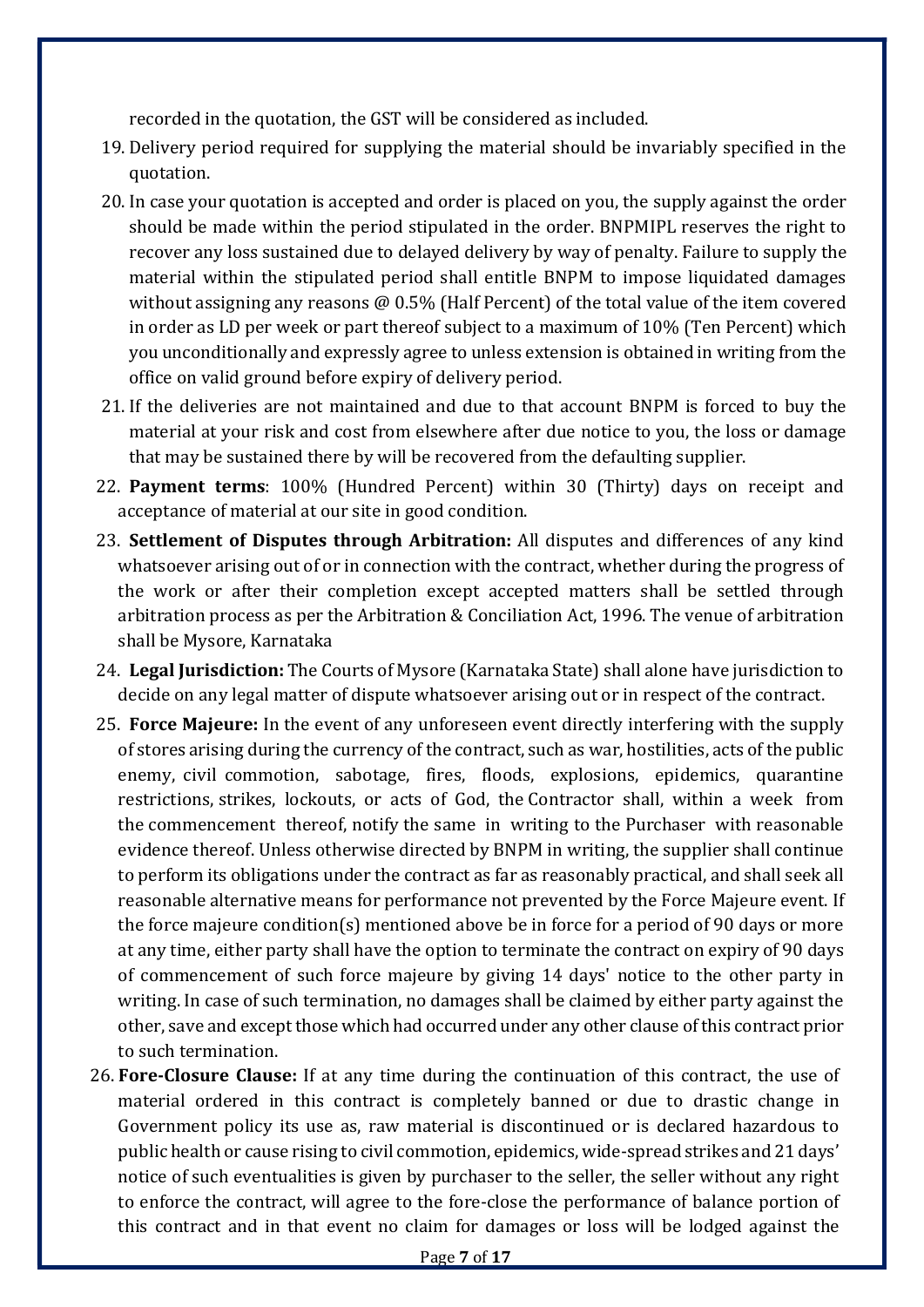purchaser.

- 27. Rights of Rejection: BNPMIPL reserves the right to reject any or all the applied bids without assigning any reason whatsoever. The enquiry can be rejected on national security grounds.
- 28. Preference for Micro and Small Enterprises (\*MSEs): Public procurement policy for Micro and Small Enterprises (MSEs) order, 2012 as notified by Govt of India (GOI) along with its amendments as available in www.msme.gov.in shall be applicable to this tender.

I/we engage to supply the material(s) to your engineering store, BNPMIPL and comply the following:

- 1. Tender schedule and technical specification indicated.
- 2. Item/tender specific conditions for this tender.
- 3. Terms and conditions enclosed.
- 4. I/we confirm that set off for the GST, etc. Paid on the inputs have been taken into consideration in the above quoted price and further agree to pass on such additional duties as sets offs as may become available in future under GST, etc.
- 5. This offer is valid for 90 (Ninety) days from the date of opening of the tender.
- 6. That we have not been debarred by BNPMIPL/BRBNMPL/SPMCIL and any other Government/Undertakings (Annexure-B enclosed).

| Signature & Seal Place<br>& Date: | Name of Authorized<br>Signatory:             |  |
|-----------------------------------|----------------------------------------------|--|
| Address:                          | Tel. No./Fax. No./Mobile<br>No. Email<br>Id: |  |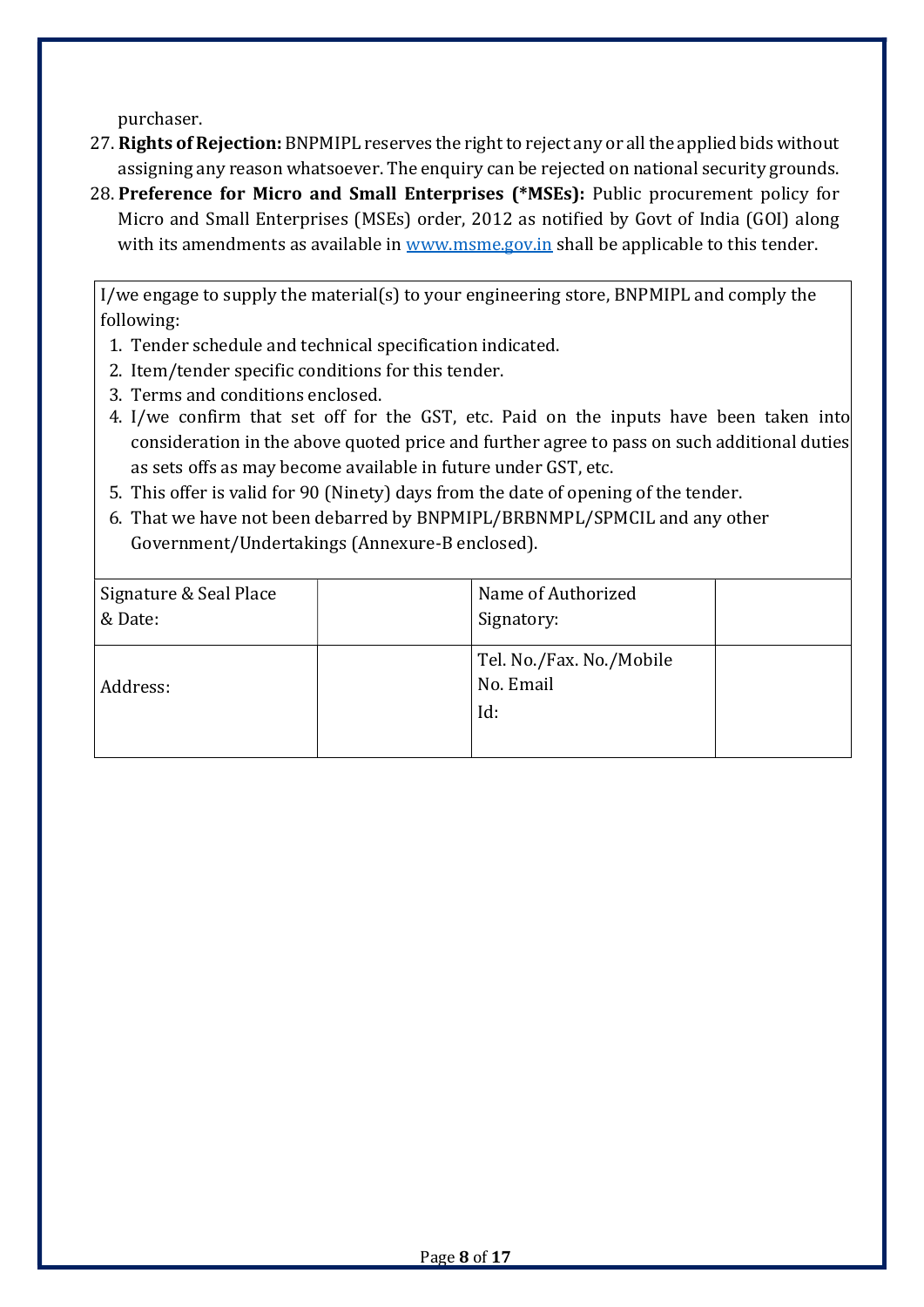# Section III; Technical Specification

| No | Item                                                                                        | <b>UOM</b> | 0ty |
|----|---------------------------------------------------------------------------------------------|------------|-----|
|    | AFU Cyclone blower as per DRG 081 BNPM PP 081<br>2022 - 23 & DRG NO 068 BNPM PP 068 2021-22 | No         |     |

Tech details :

- a) Design & MOC of the Blower casing as per DRG 081 BNPM PP 081 2022 -23
- b) Design & MOC of the impeller as per DRG 068 BNPM PP 068 2021 -22
- c) Blower Must be dynamically balanced at 3000 RPM
- d) Welding for the Blower body and Impeller fins as per the standard practise and stress need to be relived from the impeller.
- e) MOC of blower casing body : SS 304
- f) MOC of the Blower Impeller : SS 304
- g) Casing body thickness : 4-5 MM
- h) Flow : 900 M3/Hr
- i) Velocity : 10M/sec
- j) Preferred Motor Make : Siemens , 7.5 KW , 3000RPM
- k) Motor Class : IE3/IE4
- l) Motor Mounting : Foot Mounting
- m) Motor Mounting Frame : MS structure All dim in the MM

Note : -

1. Vendor need to submit dynamic balancing certificate for the impeller

2. Successful vendor may visit BNPM mysore site to take the actual dimension of the blower before manufacturing.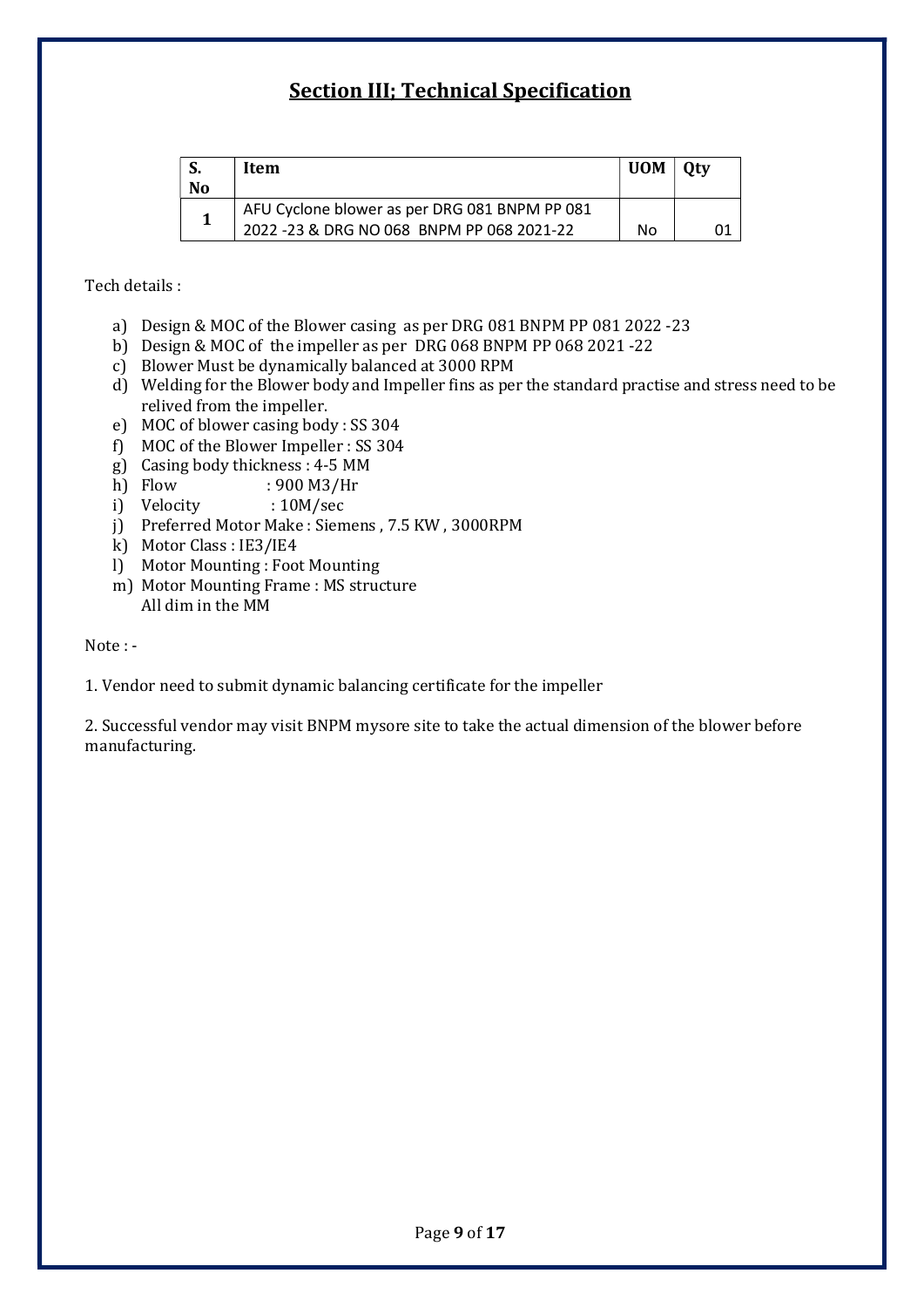Drawing No: DRG 081 BNPM PP 081 2022-23

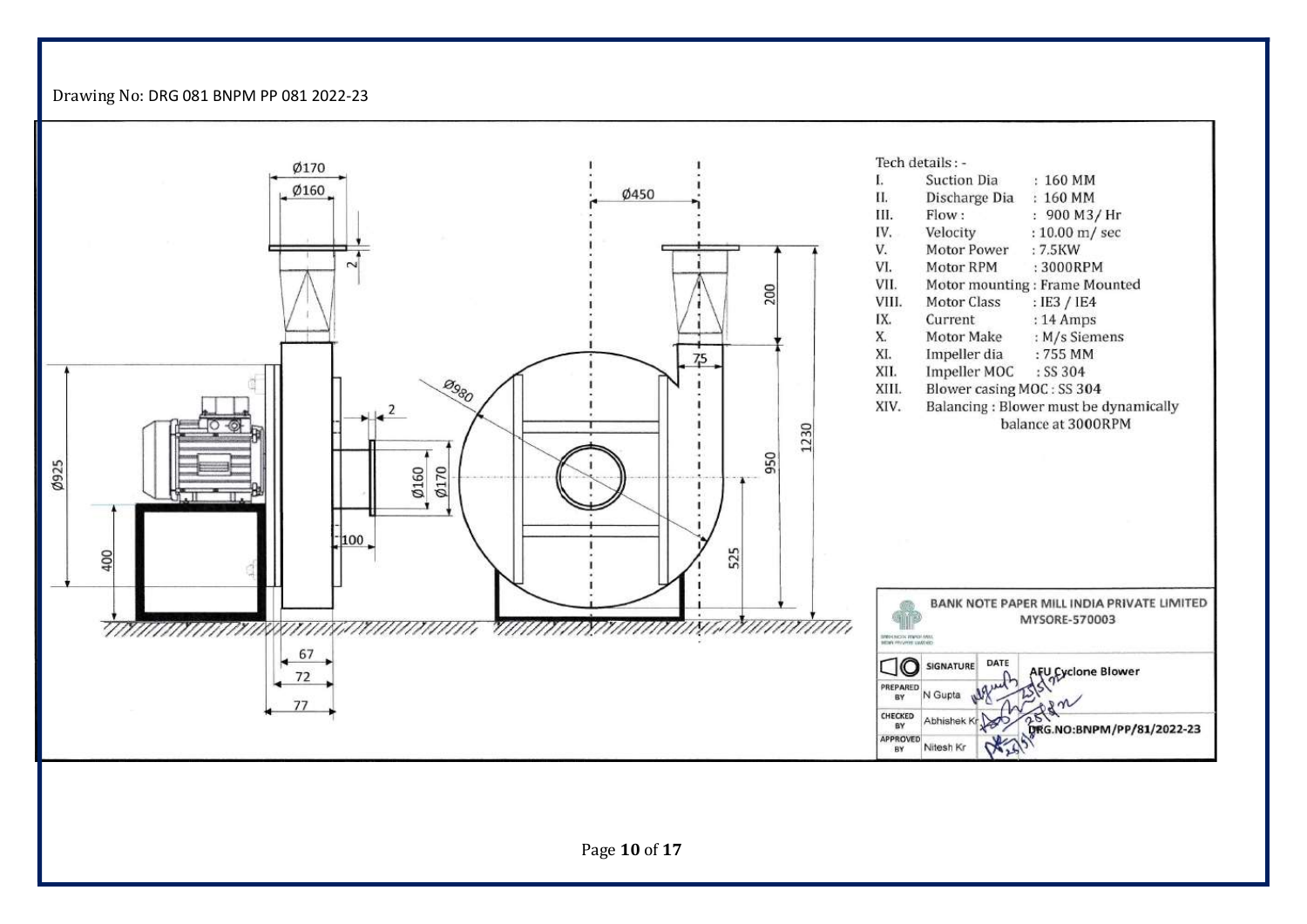DRG NO 068 BNPM PP 068 2021-22



(To be signed & stamped and submitted along with Techno-commercial Bid Part –I)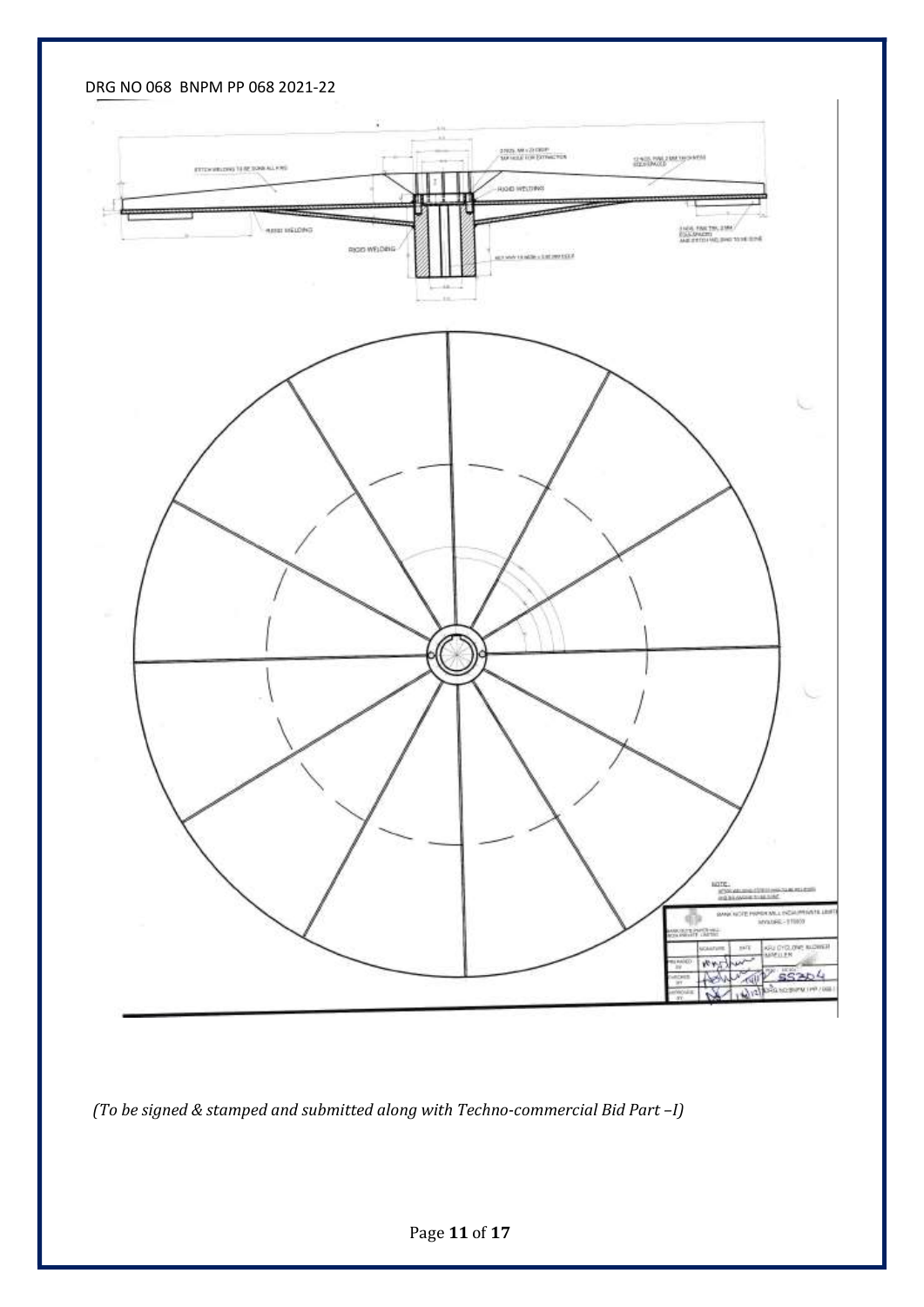### SECTION IV: QUALITY CONTROL REQUIREMENTS & COMPLIANCE STATEMENT

- 1. Quality: Quality is essence of this tender. The bidder shall supply the material as per the specifications mentioned in Technical & Material Specifications. The material supplied will be inspected at our factory. Quantity as ascertained on receipt of above material at our site will be treated as quantity supplied wherever the package/materials are received intact.
- 2. Rejection: Materials not meeting our specification will be rejected outright and the rejected material shall be taken back within 7 days at the cost and risk of the supplier and replacement should be made within 15 days from the date of intimation. No payment shall be made for rejected item.

| S.          | Item         |                                              | Whether    | <b>Deviation</b> |
|-------------|--------------|----------------------------------------------|------------|------------------|
| <b>No</b>   |              |                                              | agreed by  | if any           |
|             |              |                                              | the bidder |                  |
|             | a)           | Design & MOC of the Blower casing as per     |            |                  |
|             |              | DRG 081 BNPM PP 081 2022 -23                 |            |                  |
|             |              | b) Design & MOC of the impeller as per DRG   |            |                  |
|             |              | 068 BNPM PP 068 2021-22                      |            |                  |
|             |              | c) Blower Must be dynamically balanced at    |            |                  |
|             |              | 3000 RPM                                     |            |                  |
|             |              | d) Welding for the Blower body and Impeller  |            |                  |
|             |              | fins as per the standard practise and stress |            |                  |
|             |              | need to be relived from the impeller.        |            |                  |
|             |              | e) MOC of blower casing body: SS 304         |            |                  |
| $\mathbf 1$ | f)           | MOC of the Blower Impeller: SS 304           |            |                  |
|             | g)           | Casing body thickness: 4-5 MM                |            |                  |
|             |              | h) Flow<br>: 900 M3/Hr                       |            |                  |
|             | i)           | Velocity<br>:10M/sec                         |            |                  |
|             | j)           | Preferred Motor Make: Siemens, 7.5 KW,       |            |                  |
|             |              | 3000RPM                                      |            |                  |
|             |              | k) Motor Class : IE3/IE4                     |            |                  |
|             | $\mathbf{I}$ | <b>Motor Mounting: Foot Mounting</b>         |            |                  |
|             |              | m) Motor Mounting Frame: MS structure        |            |                  |
|             |              | All dim in the MM                            |            |                  |
|             |              |                                              |            |                  |

#### A) Technical Compliance Statement:

#### B) Commercial Compliance Statement

| SI.<br>No. | <b>Features</b>       | Requirements of BNPMIPL, Terms &<br>conditions | Whether<br>Agreed<br>by<br>the firm | Deviation,<br>if any |
|------------|-----------------------|------------------------------------------------|-------------------------------------|----------------------|
|            | Payment Terms         | As mentioned in Sl.No.22 of Section II         | <b>Yes agreed</b>                   |                      |
|            | Liquidated<br>Damages | As mentioned in Sl.No.20 of Section II         | <b>Yes agreed</b>                   |                      |
| 3          | <b>Risk Purchase</b>  | As mentioned in Sl No.21 of Section II         | <b>Yes agreed</b>                   |                      |
| 4          | No. of pages          | Total number of pages in Technical Bid         |                                     |                      |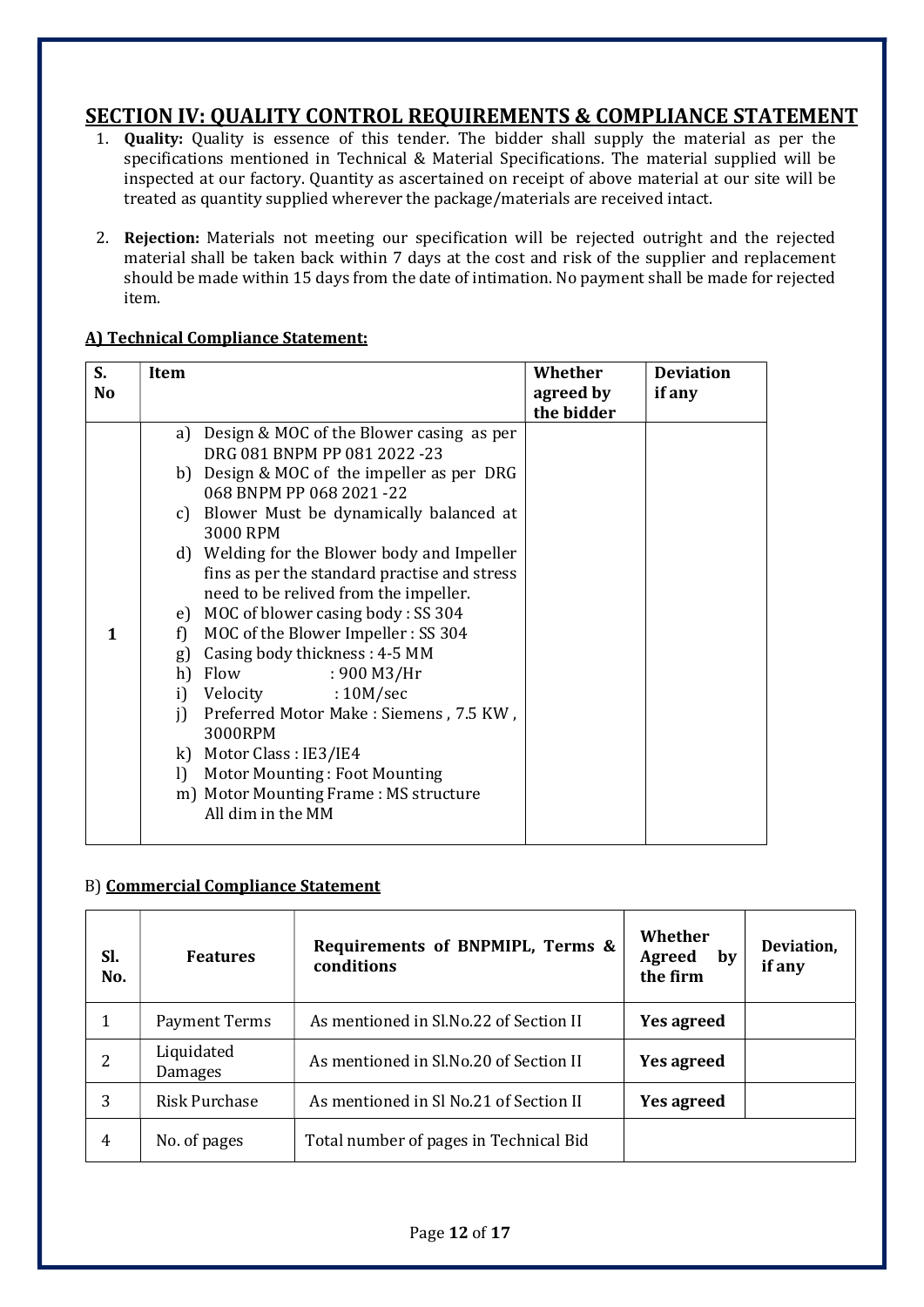## ANNEXURE –A

Any bidder from a country which shares a land border with India will be eligible to bid in the tender only if the bidder is registered with the Competent Authority (The Registered Committee constituted by the Department for Promotion of Industry and Internal Trade)

- I) Bidder means any person or firm or company, including any member of a consortium or joint venture (that is an association of several persons, or firms, or companies), every artificial judicial person not falling in any of the descriptions of bidders stated hereinbefore, including any agency branch or office controlled by such person participating in a procurement process.
- II) "Bidder from a country which shares a land border with India" for the purpose of this order means:
	- a) An entity incorporated, established or registered in such a country; or
	- b) A subsidiary controlled through entities incorporated, established or registered in such a country, or
	- c) An entity substantially controlled through entities incorporated, established or registered in such a country, or
	- d) An entity whose beneficial owner is situated in such a country; or
	- e) An India (or other) agent of such an entity; or
	- f) A natural person who is a citizen of such a country; or
	- g) A consortium or joint venture where any member of the consortium or joint venture falls under any of the above.
- III) The beneficial owner for the purpose of (iii) above will be as under :-
- 1) In case of a company or limited liability partnership, the beneficial owner is the natural person (s), who, whether acting alone or together, or through one or more judicial person, has a controlling ownership interest or who exercise control through other means.

Further explanation:

- a) "Continuing ownership interest" means ownership of or entitlement to more than twenty five per cent of shares or capital or profits of the company;
- b) "Control" shall include the right to appoint majority of the director or to control the management or policy decision including by virtue of their shareholding or management rights or shareholder agreements or voting agreements;
- 2) In case of partnership firm, the beneficial owner is the natural person(s) who, whether acting alone or together, or through one or more judicial person, has ownership of entitlement to more than fifteen percent of capital or profits of the partnership;
- 3) In case of an unincorporated association or body of individuals, the beneficial owner is the natural person(s), who , whether acting alone or together, or through one or more judicial person, has ownership of or entitlement to more than fifteen percent of the property or capital or profits of such association or body of individuals;
- 4) Where no natural person is identified under (1) or (2) or (3) above, the beneficial owner is the relevant natural person who holds the position of senior managing official;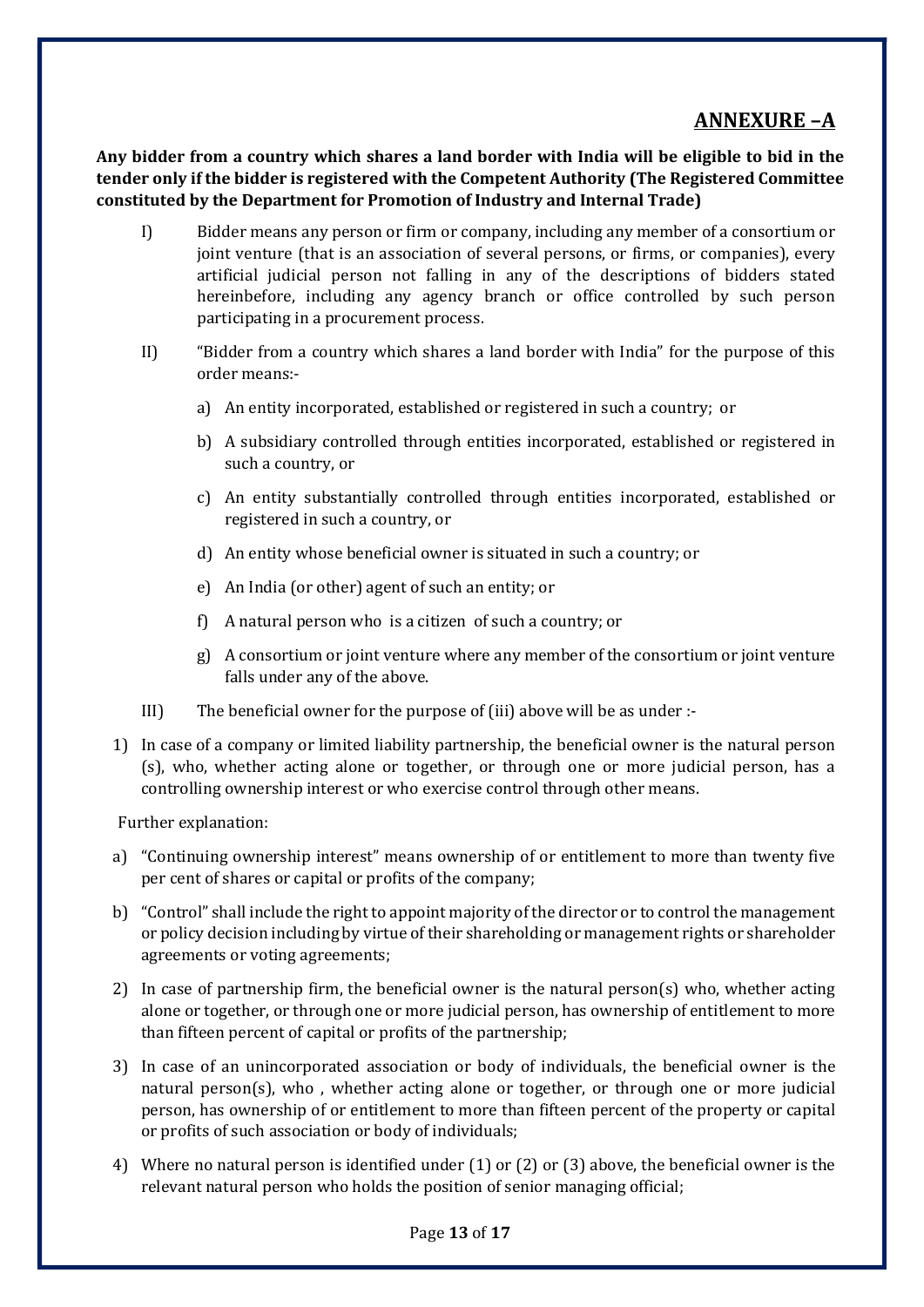5) In case of a trust, the identification of beneficial owners(s) shall include identification of the author of the trust, the trustee, the beneficiaries with fifteen percent or more interest in the trust and any other natural person exercising ultimate effective control over the trust through a chain of control or ownership

IV) An agent is a person employed to do any act for any another, or to represent another in dealings with tired person.

V) The successful bidder shall not be allowed to sub contract works to any contractor from a country which shares a land border with India unless such contractor is registered with the Competent Authority.

vi) A bidder is permitted to procure raw material, components, sub-assemblies etc. from the vendors from countries which shares a land border with India. Such vendors will not be required to be registered with the competent authority, as it is not regarded as sub-contracting.

vii) However, in case a bidder has proposed to supply finished goods procured directly/indirectly from the vendors from the countries sharing land border with India, such vendor will be required to be registered with the competent authority.

I have read the above clause regarding restrictions on procurement from a bidder of a country which shares a land border with India. I hereby certify that M/s ………………………………………………………………. is not from such a country or, if from such a country, has been registered with the Competent Authority. I hereby certify that M/s ………………………………….………………………………………. fulfills all requirements in this regard and is eligible to be considered." (where applicable, evidence of valid registration by the Competent Authority shall be attached)

I, the undersigned, declare that the item …………………... originate in …………………… (Name of the country).

Signature

Name---------------------------------------------------------

Designation-------------------------------------------------

Date----------------------------------------------------------

Stamp of the Organization-------------------------------

Authorized Signature with stamp & date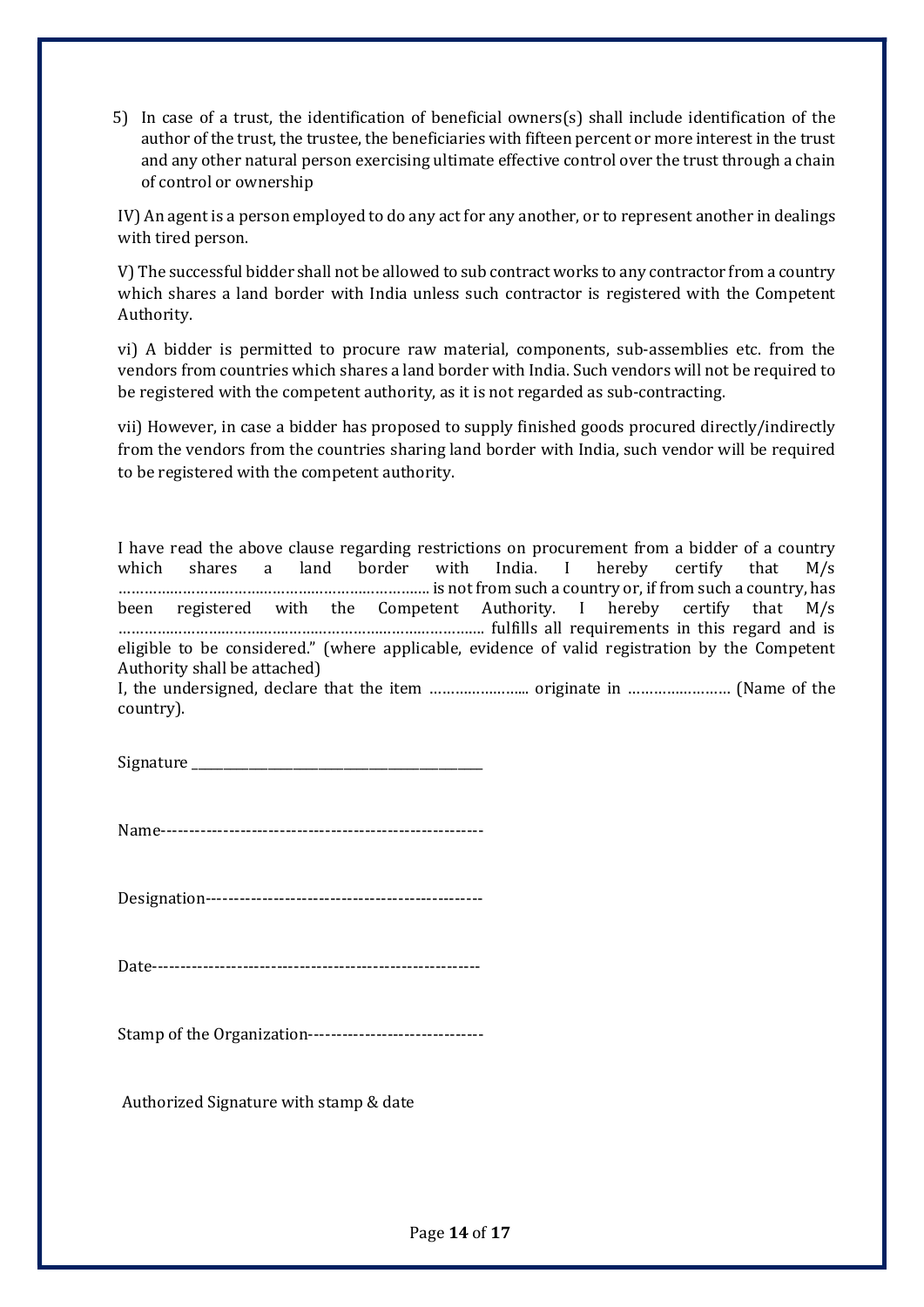### ANNEXURE –B

#### e-Tender No: BNPM/OTE/AFU-CB/0157/2022-23 dated 14.06.2022

#### (To be submitted on the letterhead)

#### DECLARATION

We do hereby declare that,

1. We have not been blacklisted/ debarred by BNPMIPL/ BRBNMPL/ SPMCIL or any Govt. Departments. The information provided above is correct and true to the best of my knowledge and belief.

2. We do hereby declare that we have read and understood all terms and conditions of tender document including Technical Specification, Quality Control Criteria and confirm to abide to those conditions without any counter conditions.

3. The director/proprietor of the bidding firm are not closely related to BNPMIPL.

In case, at any time the information furnished is found to be false, you may disqualify/ debar me/ us as deemed fit.

Signature  $\Box$ 

Name---------------------------------------------------------

Designation-------------------------------------------------

Date----------------------------------------------------------

Stamp of the Organization-----------------------------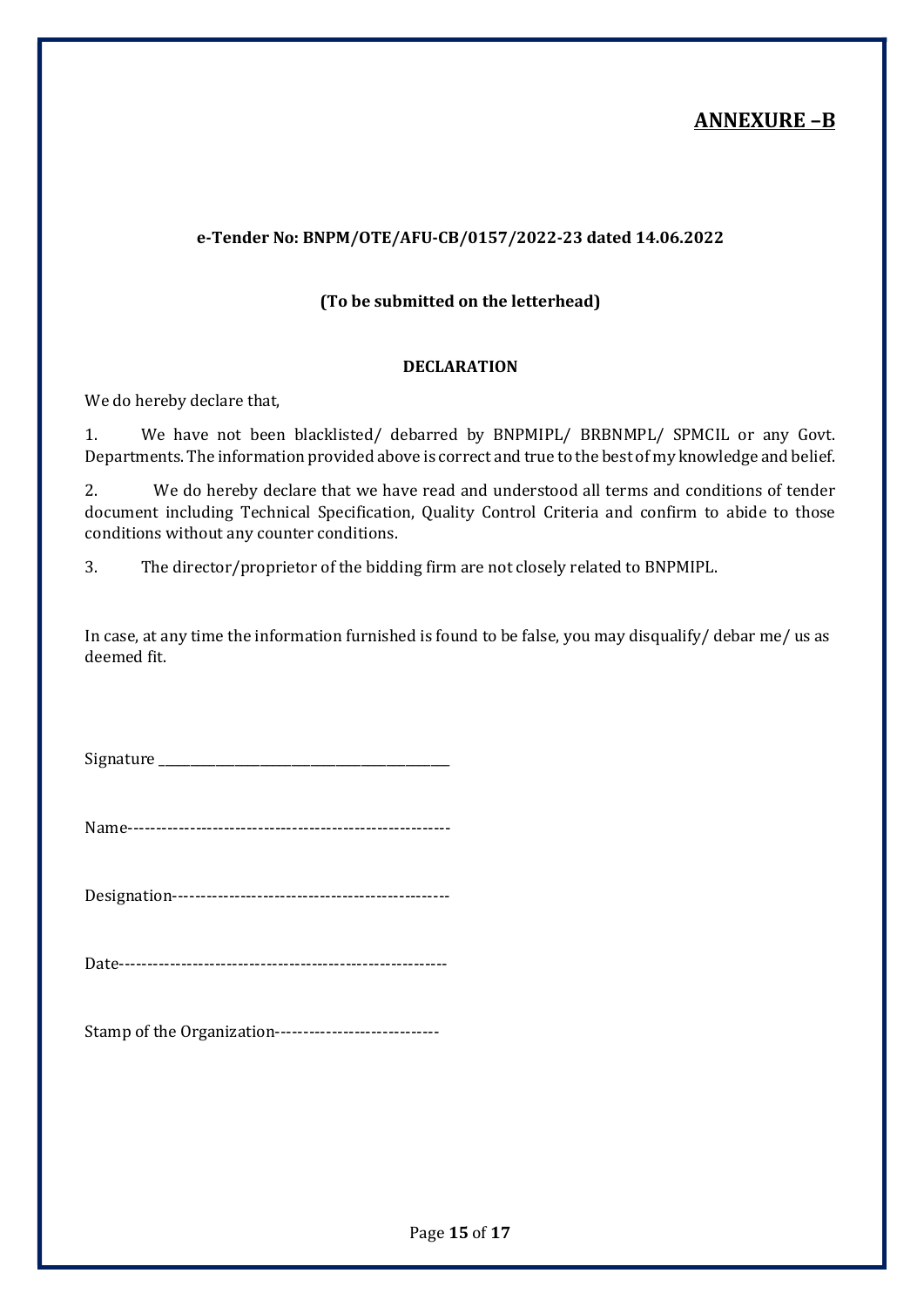## ANNEXURE C

# e-Tender No: BNPM/OTE/AFU-CB/0157/2022-23 dated 14.06.2022 (To be submitted on the letterhead)

We, the undersigned, declare that we will automatically be suspended from months, if we are withdrawing our Bid during the period of bid validity (or) fail / refuse to furnish the performance security / execute the contract, if awarded.

Signature \_\_\_\_\_\_\_\_\_\_\_\_\_\_\_\_\_\_\_\_\_\_\_\_\_\_\_\_\_\_\_\_\_\_\_\_\_\_\_\_\_\_\_\_\_\_

Name---------------------------------------------------------

Designation-------------------------------------------------

Date----------------------------------------------------------

Stamp of the Organization-------------------------------